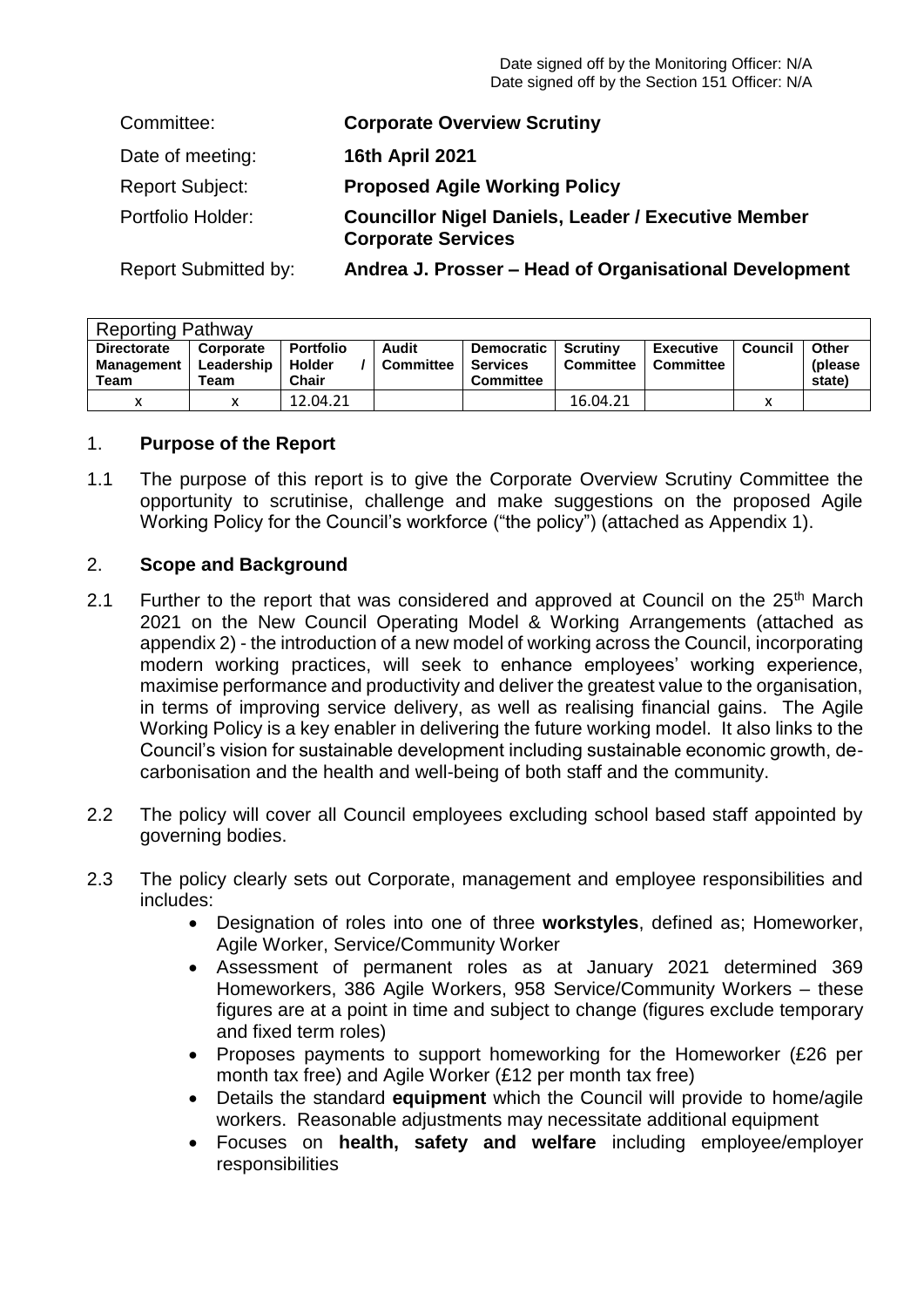- Outlines **data protection, security and confidentiality** requirements
- Demonstrates commitment to **equal opportunities/reasonable adjustments** and to treat staff in a fair, equitable and consistent manner and to comply with the requirements of the Equality Act 2010
- Provides guidance on the **individual consultation process on application of the policy to the current workforce** - the Council will support the current workforce with adjustment as appropriate.

#### 3. **Working with Trade Unions**

- 3.1 The trade unions Unison, GMB and Unite have been engaged in the development of the New Council Operating Model and the draft Agile Working Policy over the past few months. The draft policy was sent to Unison, GMB and Unite for formal consultation on the 29<sup>th</sup> March asking for written feedback by the  $7<sup>th</sup>$  of April 2021. The following requests have been received from Unison for the Corporate Overview Committee to consider in terms of the policy:
	- Unison would like to see a £16 allowance for Agile workers not £12, as currently stated. The Corporate Leadership Team discussed this proposal and support a figure of £15.60 to recommend to Members for their consideration (pro rata figure which would be fair to all workers)
	- All current employees that are designated as home or agile workers be able to utilise an allowance of up to £200 to cover the cost of a chair and desk that will be able to fit in within the home environment. The allowance will be used with an approved council supplier/s. The Corporate Leadership Team support the choice for the workforce from approved suppliers/including recycled equipment. Unison also requested that any future workforce be given the option of the allowance if they are paid scale 6 or below.

#### 4. **Options for Recommendation**

- 4.1 **Option 1:** That Corporate Overview Scrutiny Committee support the attached proposed Agile Working Policy to progress to Council for decision making.
- 4.2 **Option 2: (***preferred option)* Consider the formal representations of the trade union and suggest amendments to the policy prior to presentation at Council.
- 4.3 **Option 3:** Make further suggestions for amendment of the policy prior to presentation at Council.

#### 5. **Evidence of how this topic supports the achievement of the Corporate Plan / Statutory Responsibilities / Blaenau Gwent Well-being Plan**

#### 5.1 **Corporate Plan Priorities**

The policy, through reduced travel, reduced emissions and consequent lowering of our carbon footprint as well as less time spent commuting/travelling promotes the following corporate plan priorities:

- Strong and Environmentally Smart Communities;
- **Efficient Council.**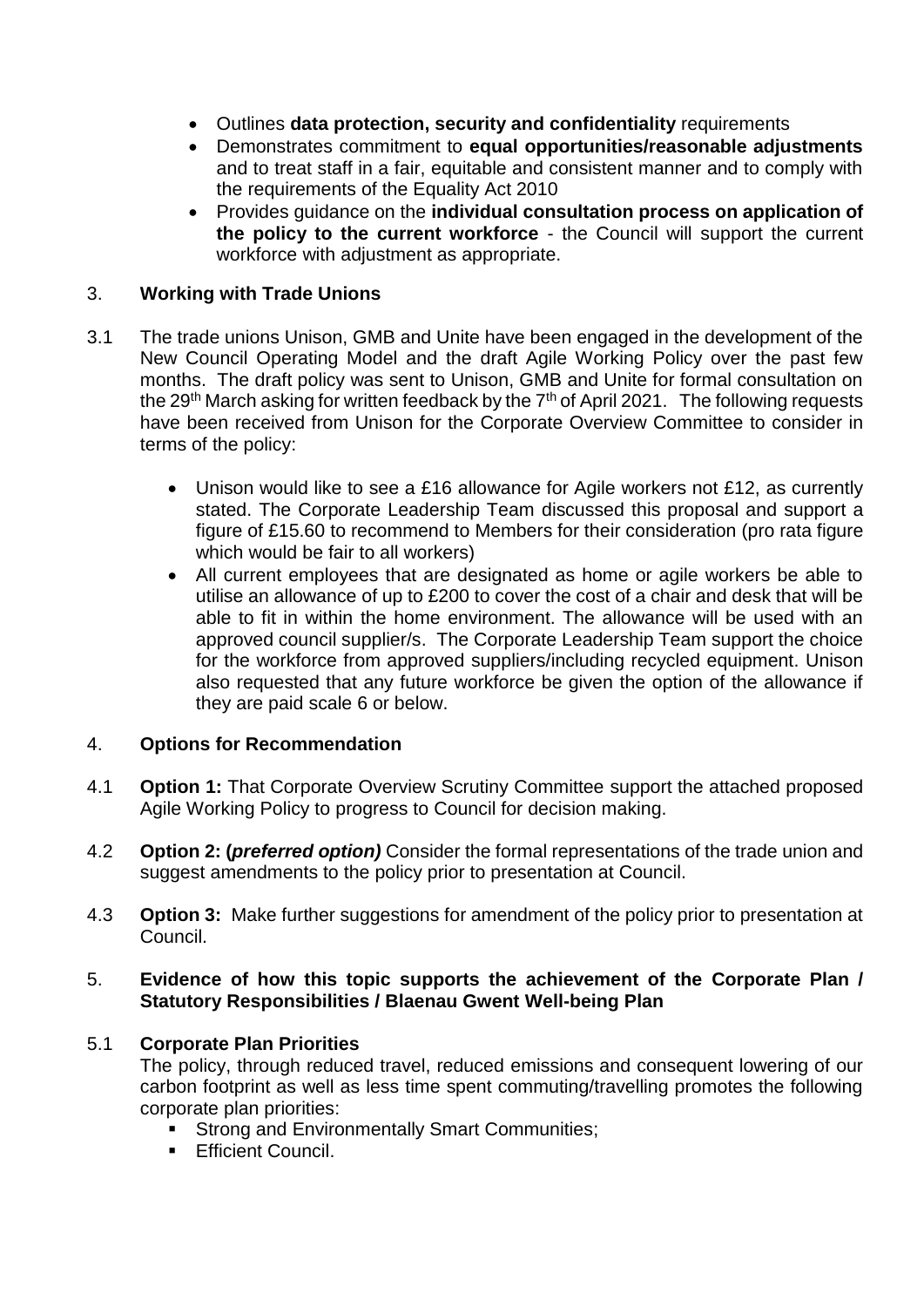5.2 Services need to reflect on the New Council Operating Model and Future Working Arrangements in terms of focussing service design around the customer and delivering Council priorities.

#### 5.3 **Statutory Responsibilities**

The policy has been drafted in accordance with, and to comply with, the Equality Act 2010, the Health and Safety at Work Act 1974, the Working Time Regulations 1998, the Data Protection Act 2018 and the General Data Protection Regulation (UK GDPR).

#### 5.4 **Blaenau Gwent Well-being Plan**

The policy, through improving work/life balance; promoting employee well-being; and reduced travel promotes the following aspects of the Blaenau Gwent Well-being Plan:

- To look after and protect the environment:
- To encourage and enable people to make healthy lifestyle choices in the places that they live, learn, work and play.

# 6. **Implications Against Each Option**

#### 6.1 **Impact on Budget**

This policy, in promoting home/agile working, where possible, should result in substantial savings and allow the Council to focus money spent on services as opposed to buildings.

#### **Option 1**

The cost of implementing the proposed Agile Working Policy is detailed in the report presented to Council on the 25<sup>th</sup> March 2021 (attached at Appendix 2) and summarised below.

|                         |       | No. of Staff<br>(@ January<br>2021) | <b>Monthly</b><br><b>Allowance</b> | <b>Total Per</b><br><b>Annum</b> |
|-------------------------|-------|-------------------------------------|------------------------------------|----------------------------------|
| Permanent<br>Homeworker |       | 369                                 | £26                                | 115,128                          |
| Permanent<br>Worker     | Agile | 386                                 | £12                                | 55,584                           |
| <b>TOTAL</b>            |       |                                     |                                    | 170,712                          |

Table 1 – As per the Business Case

# **Option 2**

- Increasing the allowance for Agile Workers to £15.60 would cost an additional £12,058 – this would be within the funding available within the business case.
- The business case has accounted for no more than £200 (one off allowance) for a desk and chair for the current workforce.
- Any proposal for an allowance for a desk and chair for the future workforce would need to be found from within Directorate budgets.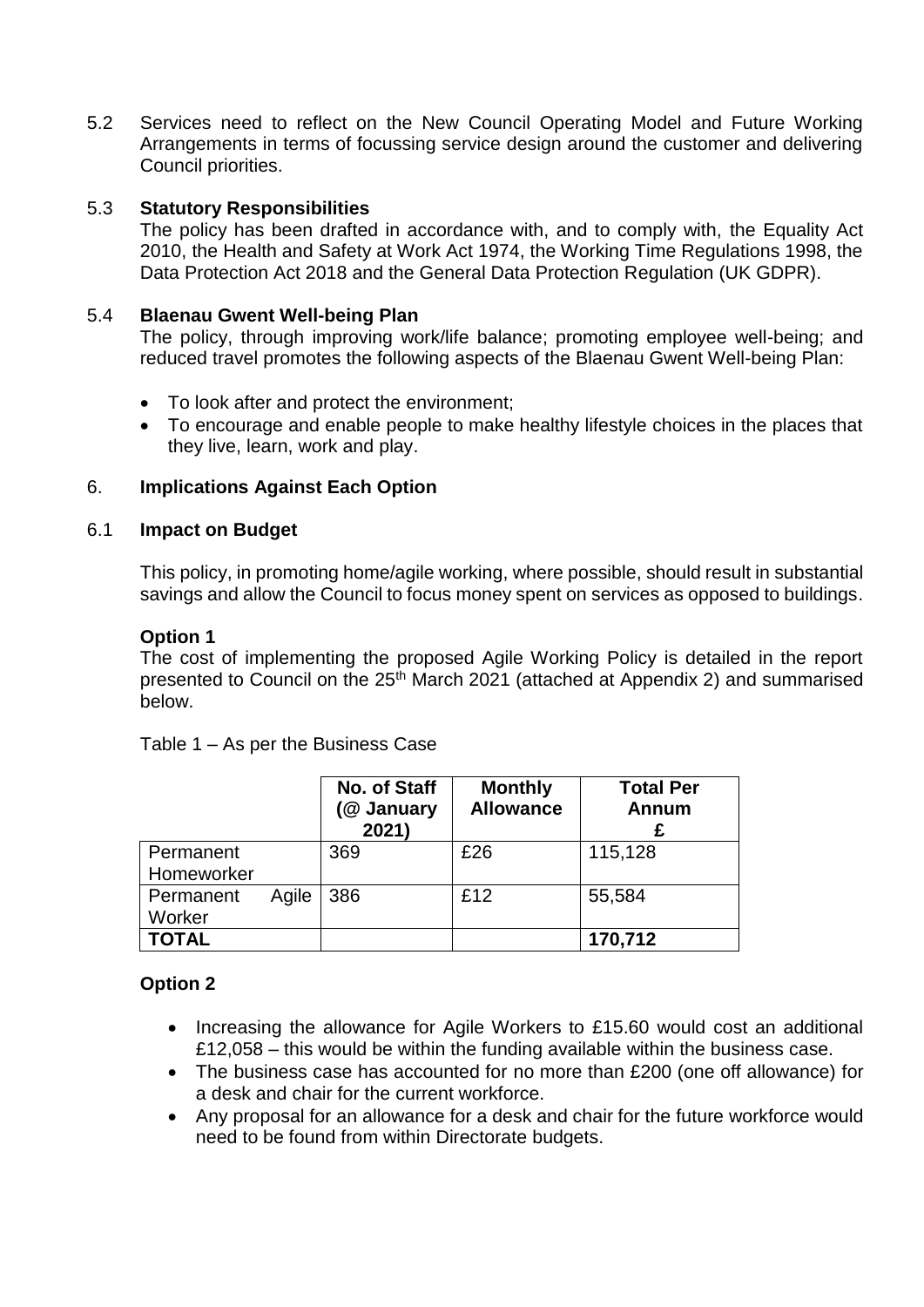The financial business case has been based on permanent workers and application of the policy to temporary and fixed term staff will be an additional cost to the business case. It is not anticipated that the furniture allowance would be paid to fixed term or temporary staff.

# 6.2 **Risk**

Failure to implement this policy and to embrace home/agile working (where possible) could result in a lost opportunity to improve employee well-being; save costs; and promote the de-carbonisation agenda of the Council and WG. Further, many employees have embraced home/agile working during the COVID-19 pandemic and for those who wish to continue working in this way, job satisfaction/productivity could be reduced if this were prevented.

# 6.3 **Legal**

Please see 4.2 above.

# 6.4 **Human Resources**

This policy, by enabling BGCBC to embrace home/agile working, could: improve employee well-being, engagement and performance; aid employee recruitment and retention; and reduce absences.

# 7. **Supporting Evidence**

# 7.1 **Performance Information and Data**

The recent staff survey undertaken indicates that: the majority rate their productivity as the same or better compared since homeworking; the majority feel appropriately supported; the majority feel they have a healthy work/life balance; and the vast majority rate their wellbeing as fair, good or very good. These all contribute to performance. It is, however, recognised that the staff survey was undertaken at a certain point in time and in response to a pandemic although there is no apparent reason why productivity, support provided etc. should change post the pandemic.

# 7.2 **Expected outcome for the public**

Members of the public may be attracted to an employer, which promotes home/agile working, thereby improving employee well-being and lowering our carbon footprint etc. This may contribute positively to the Council's reputation among members of the public. Services need to reflect on the New Council Operating Model and Future Working Arrangements (appendix 2) in terms of focussing service design around the customer and delivering Council priorities.

# 7.3 **Involvement (consultation, engagement, participation**)

Consultation, engagement and participation regarding the policy has been internal to the Council, together with the Trade Unions, who are supportive of the policy.

# 7.4 **Thinking for the Long term (forward planning)**

The clear aim and aspiration of the policy is that, long-term (and short-term), it will enhance employees' working experience, promote well-being by improving work/life balance, realise financial benefits for the Council and support sustainable development.